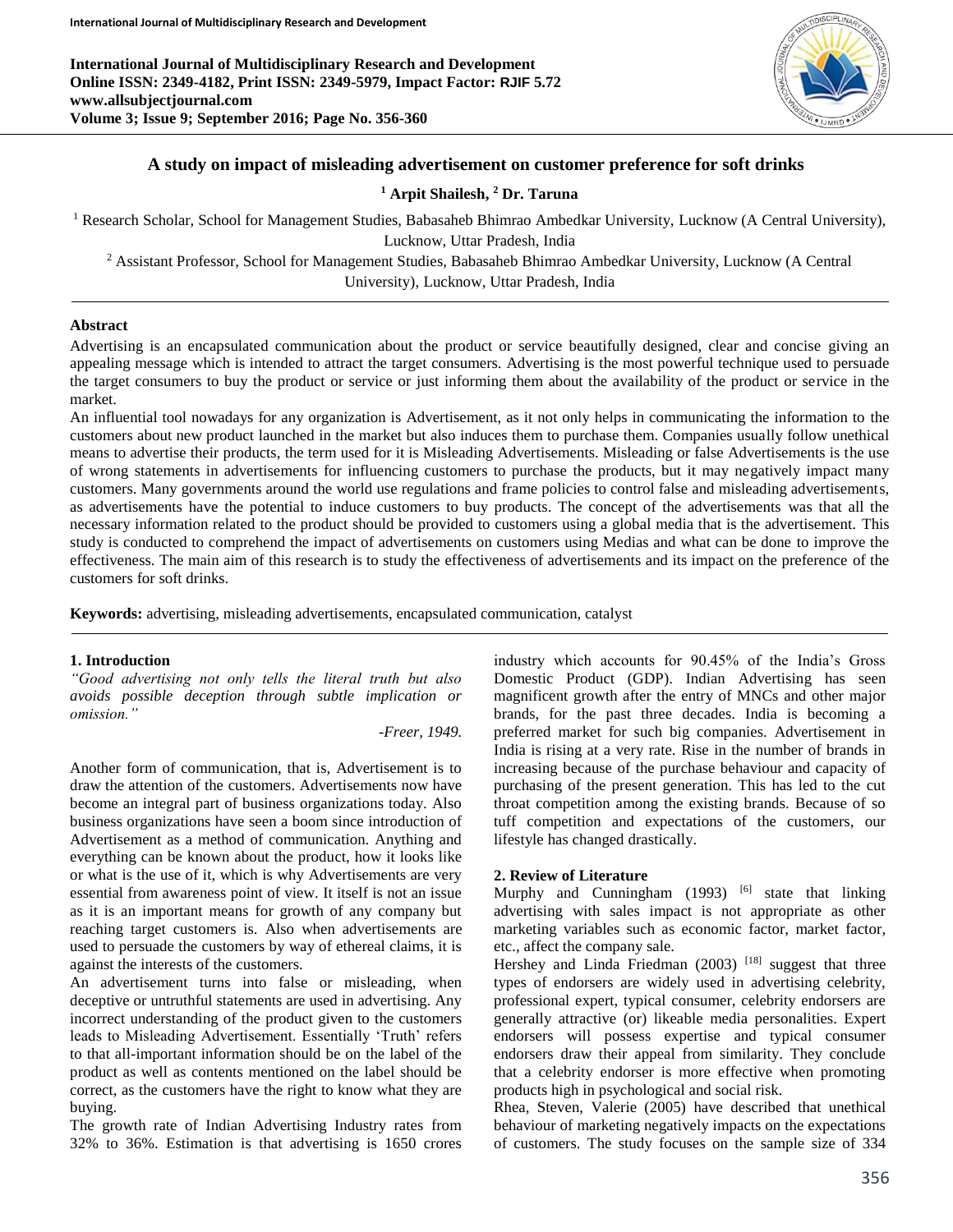respondents from America and tests multiple factors by using correlation and regression method. The research finds that customer commitment positively impacts on customer expectations and satisfaction and the implications for future research show that companies should guide to their employees about ethical behaviour of advertisement and should monitor all the activities related to advertisements and customer expectations.

John, Rosemary, Matthew (2011) have presented the weight loss advertisements affect the consumers badly due to its product's consumption. The study focuses on the sample size of 50 respondents from America and tests multiple factors by using correlation method and the results show that less educated females influence more by advertising than better educated females.

Monika, Rasa (2012)  $[37]$  have explored consumer's purchasing decision is ending up through deceptive practices in advertisements at high prices and low quality. The research focuses on qualitative research approach in Europe and finds the advertisements should be fair and decent. From the purpose of study, European Union introduced law and rules for the protection of consumers from misleading advertisements, and proper education and awareness for consumers will protect them by misleading advertising.

Maicibi, Nok, Yahaya (2013) have highlighted that false advertisements create misuse of customer loyalty in organizations. The research focuses on qualitative research approach in America. The study examines the organizations create cost for them by misrepresentation and corruption in advertising. The study concludes that organizations should control and tackle unethical concerns to keep organizations competitive and healthy.

Victor (2014) has described that on regular basis consumers are facing manipulation in advertising. The research focuses on qualitative research approach in Romania and finds that manipulative advertising affects negatively to values and harmfully to environment. The implications for future study show that strong law against manipulation will reduce deceptive practices.

# **3. Statement of Problem**

Advertisements have become an integral part of business world today. Also because of tuff competition prevailing in the market each and every business enterprise has adopted their method of advertising. These include Magazines, Newspaper and Television which are popular in business world today. This study has been undertaken to comprehend the impact of misleading advertisement on customer preference for soft drinks

# **4. Objectives of the study**

To study the prominence of ethics in the advertisements for health drinks.

- To analyze the efficacy of ethics in advertisements and its impact on the consumer preference for soft drinks in Lucknow city.
- $\blacksquare$  To know the factors determining the consumer's preference for health drinks.

## **5. Research Methodology**

The nature of the study is descriptive. It is centred on both primary and secondary data. The secondary data was collected from journals, books and websites. And the primary data was collected by forming well-structured interview taken from 150 respondents residing in Lucknow city.

## **6. Consumer Redress System**

There is legal and administrative machinery working in the field of consumer education in our country. It is important for you to understand it. Consumer redressed system is a system under which the consumers can file a complaint in a consumer court and demand justice when they are cheated by the sellers or manufacturers of the commodity or service they buy. It comprises of the Laws to protect the interest of the consumers and the Institutions to enforce the laws to uphold consumers' rights. The government arranges consumer laws made through legislations in our country with a special focus on consumer education. The purpose is to help the people understand their rights and responsibilities as consumers and to redress their grievance. There is also existence of Institutions in the form of government departments and consumer courts to deal with the grievances of the affected consumers.

## **7. False Claims and Misleading advertisement**

As provided under Section 36A (1) of the MRTP Act, the following statements, whether made orally or in writing or by visible representation, would amount to an unfair trade practice:

- Falsely representing any re-built, second hand, renovated, reconditioned or old goods as new goods.
- Falsely representing that the goods are of a particular standard, quality, quantity, grade, composition, style or model.
- Giving any warranty or guarantee about the performance, efficacy or length of life of a product that is not based on an adequate test.
- Falsely representing that the services are of a particular standard, quality or grade.
- Representing that the seller or supplier has a sponsorship, approval or affiliation which he does not have.
- Making a false or misleading representation about the need or usefulness of any good or service.
- Representing that the goods or services have sponsorship, approval, performance characteristics, accessories, uses or benefits, which such goods or services do not have.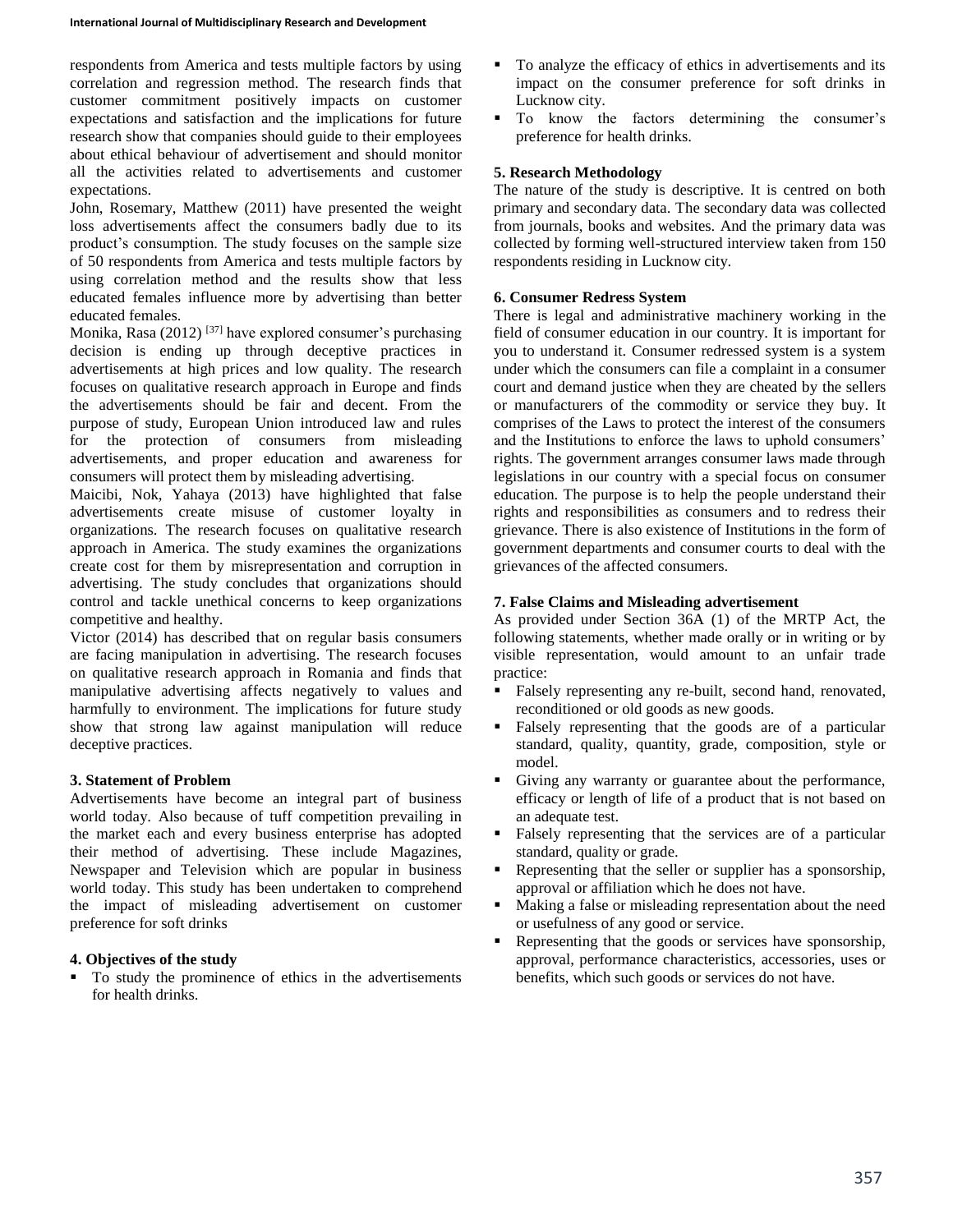#### **8. Data Analysis and interpretation**

| S. No. | <b>Factors</b>               | <b>Options</b>      | <b>No. of Respondents</b> | Percentage |
|--------|------------------------------|---------------------|---------------------------|------------|
| 1.     | Soft Drinks                  | Coca Cola           | 45                        | 30.00      |
|        |                              | Pepsi               | 46                        | 30.67      |
|        |                              | Thums Up            | 39                        | 26.00      |
|        |                              | <b>Mountain Dew</b> | 20                        | 13.33      |
| 2.     | <b>Reason for Preference</b> | Taste               | 60                        | 40.00      |
|        |                              | Ouality             | 35                        | 23.33      |
|        |                              | Price               | 55                        | 36.67      |
| 3.     | Source of Information        | TV Media            | 82                        | 54.67      |
|        |                              | Press Media         | 31                        | 20.67      |
|        |                              | Radio               | 5                         | 3.33       |
|        |                              | Magazines           | 9                         | 6          |
|        |                              | Friends/Relatives   | 23                        | 15.33      |

**Table 1:** Behaviour of the respondents towards various features of the Soft Drinks

From table 1 we can infer that 45% of the respondents drink Coca Cola, 60% of the people prefer it on the basis of quality, also price which should be the main factor of purchase accounts only for 55% and TV is the main source of information for the respondents accounting for 82%.

**Table 2:** Behaviour of the respondents towards features of the Advertisement

| S. No. | <b>Factors</b>           | <b>Options</b>                     | <b>No. of Respondents</b> | Percentage |
|--------|--------------------------|------------------------------------|---------------------------|------------|
| Ι.     | Necessity of Ethics      | Social Issue                       | 22                        | 14.67      |
|        |                          | To follow code of conduct          | 28                        | 18.67      |
|        |                          | <b>Create Awareness</b>            | 66                        | 44.00      |
|        |                          | Reaches multiple number of persons | 34                        | 22.66      |
| 2.     | <b>Ethical Value</b>     | Never                              | 33                        | 22.00      |
|        |                          | Occasionally                       | 63                        | 42.00      |
|        |                          | Always                             | 54                        | 36.00      |
| 3.     | <b>Purchase Decision</b> | Sometimes                          | 85                        | 56.67      |
|        |                          | Always                             | 35                        | 23.33      |
|        |                          | Occasionally                       | 30                        | 20.00      |
| 4.     | Level of Ethical Value   | Good                               | 65                        | 43.33      |
|        |                          | Average                            | 31                        | 20.67      |
|        |                          | Excellent                          | 54                        | 36.00      |

From table 2 we come to know that 44% of the respondents think that there is need for ethics in the advertisement to create awareness among people, 42% of the respondents believe that ethical values from advertisement media is occasionally, 36% of the respondents felt that there is relevant information of ethics in advertisement, 56.67% of the respondents view that parents' purchasing decision is sometimes and 43.33% of the respondents believe that there is ethical value level of advertisement is good.

**Table 3:** Scores of Soft Drinks Companies in Ethical Advertisement point of view

| S. No. | <b>Companies</b>    |      |
|--------|---------------------|------|
|        | Coca Cola           |      |
|        | Pepsi               | 1200 |
|        | Thums Up            | 900  |
|        | <b>Mountain Dew</b> | 825  |
|        | Sprite              | 786  |
|        | Fanta               | 729  |

Table 3 shows that soft drinks companies in ethical advertisement point of view, it is observed that Coca Cola ranked first with the score of (1560), Pepsi ranked second with the score of (1200), Thums Up ranked third with the score of (900), Mountain Dew ranked fourth with the score of (825),

Sprite ranked fifth with the score of (786), and Fanta ranked sixth with the score of (729).

## **9. Conclusion**

False advertising is illegal in most countries. However, advertisers still find ways to mislead consumers in ways that are legal, or technically illegal. Marketers have just one aim in mind – sell as much as possible to as many as possible. They do not mind using unethical practices. For them, reaching the end is more important than the means. Misleading advertisements makes tall claims making an impact on the buying behaviour of the customers. There are certain wise consumers who go by the fact, but there is a huge group of customers that fall for the claims presented in the advertisement. So the governing agencies enforce stronger laws to warn anyone involved in a proven misleading advertisement.

This study has been conducted in Lucknow city of Uttar Pradesh. An attempt was made to assess the consumers' preference and to measure their level of satisfaction towards advertisements of soft drinks. It is also attempted to understand their expectations, needs and their preference, which will be useful to the companies of soft drinks to adopt innovative ideas to fill the gap between expectations of the sellers and consumers. In the modern world, for almost all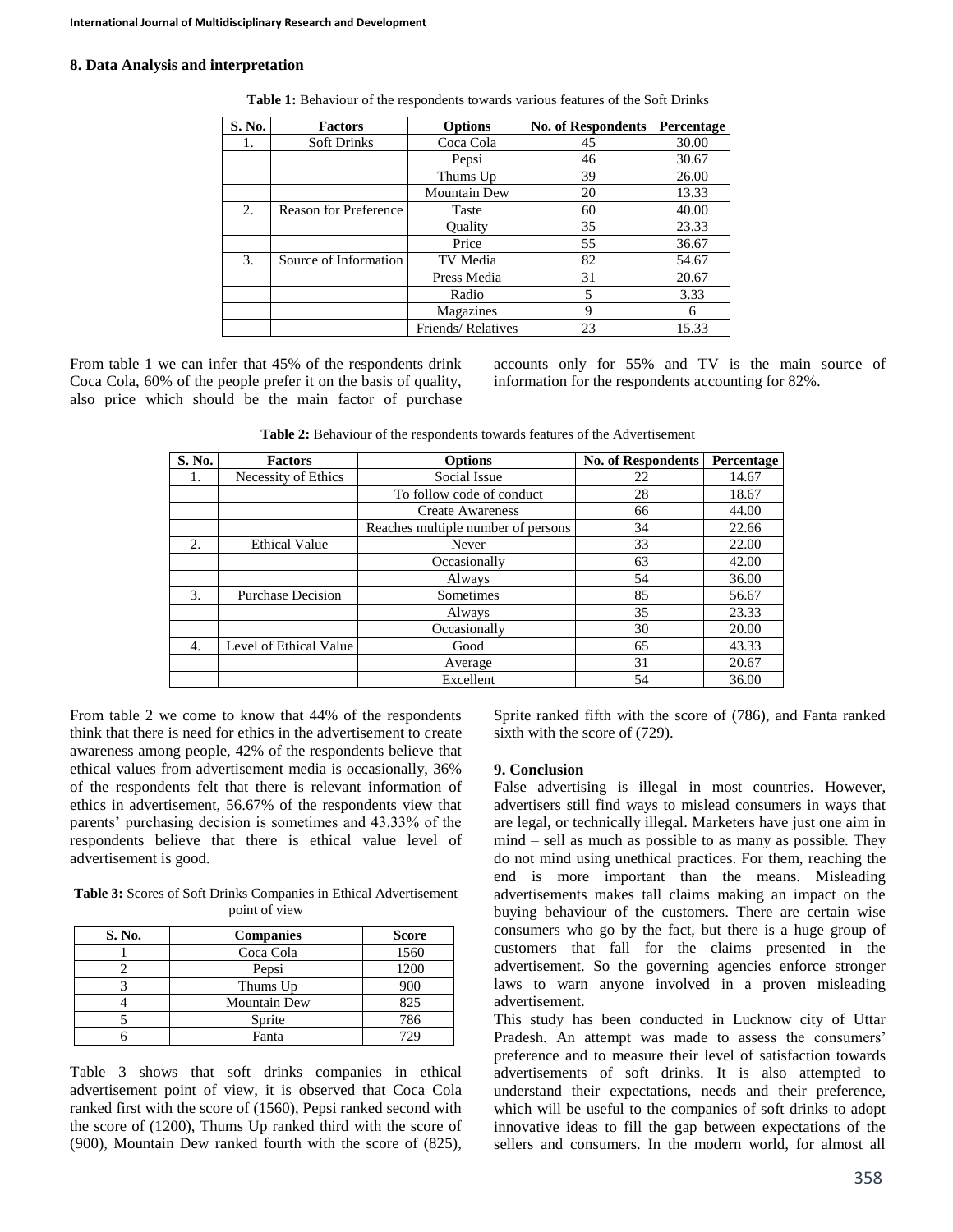business houses advertisement is an important one. Earlier it was used as a communication media but today the advertising is used as a source of influencing the consumers and it is particularly best applicable to the soft drinks. The success of any business depends more on how marketing strategies are planned and used in the long run rather than viewing the results in the short run. This will facilitate any business to make a self-assessment so as to add more strength to their business, to face competition.

### **10. Intiatives by the government**

- a. The Consumer Protection Act, 1986
- b. The Emblems and Names (Prevention of Improper Use) Act, 1950
- c. Trade and Merchandise Marks Act, 1958.
- d. Cable Television Networks (Regulation) Act, 1995
- e. Indecent Representation of Women (Prohibition) Act, 1986
- f. Monopolies and Restrictive Trade Practices Act, 1969
- g. Drugs and Cosmetics Act, 1940
- h. Drugs and Magic Remedies (Objectionable Advertisements) Act, 1954
- i. Pre-natal Diagnostic Techniques (Regulation and Prevention of Misuse) Act, 1994
- j. Prevention of Food Adulteration Act, 1954/ Food Safety and Standards Act, 2005
- k. Prize Chits and Money Circulation Schemes (Banning) Act, 1978
- l. Prize Competition Act, 1955
- m. The Young Persons (Harmful Publications) Act, 1956
- n. Insurance Regulatory Development Authority & Telecom Regulatory Authority of India
- o. Securities and Exchange Board of India, Reserve Bank of India & Medical Council of India

## **11. References**

- 1. Anandsen Gupta. published a paper on "Ethics in Advertising is passé", Indian Journal of marketing. 32(8).
- 2. Arrington R. Advertising and Behavior Control. In Beauchamp, T. and Bowie, N. (Eds.), Ethical Theory and Business. Prentice Hall. 2004, 649-656.
- 3. Bansal R, John S, Ling PM. Cigarette advertising in Mumbai, India: targeting different socio-economic groups, women and youth. Tob Control. 2005; 14:201- 206.
- 4. Barone MJ, Miniard PW. How and When Factual Ad Claims Mislead Consumers: Examining the Deceptive Consequences of Copy x Copy Interactions for Partial Comparative Advertisements, Journal of Marketing Research. 1999, 2:10-16.
- 5. Bearden William O, Jesse Teel E, Robert R. Wright Family Income Effects on Measurement of Children's Attitudes toward Television Commercials, Journal of Consumer Research. 1979; 6:308-311.
- 6. Becker GS, Murphy KM. A simple theory of advertising as a good or bad, Quarterly Journal of Economics. 1993; 108:941-964.
- 7. Burns R, Ferrell J, Orrick E. False advertising, suggestive persuasion, and automobile safety. Southwest Journal of Criminal Justice. 2005; 2(2):132-152.
- 8. Byrd-Bredbenner C, Grasso D. The effects of food advertising policy on televised nutrient content claims and

health claims, Family Economics and Nutrition Review. 2001; 13:37-49.

- 9. Clara Muela-Molina. Misleading advertising: a study of radio spots in Spain, ISSN 1405-1435, UAEM, num. mayo-agosto. 2013; 62:13-43.
- 10. Conna J, Garrison H, Treise D, Weigold MF. Ethics in advertising: ideological correlates of consumer perceptions. Journal of Advertising. 1994; 23(3):59-69.
- 11. Craken Grant. Who is the celebrity endorser? Cultural Foundations of the Endorsement process, Journal of consumer Research. 2007; 16(3):310- 321.
- 12. Crisp R. Persuasive advertising, autonomy and the creation of desire. Journal of Business Ethics. 1987; 6:413-418.
- 13. Drumwright ME, Murphy PE. The current state of advertising ethics. Journal of Advertising. 2009; 38(1):83- 107.
- 14. David Moore J, John Mowen C. Multiple Sources in Advertising Appeals: When Product Endorsers Are Paid by the Advertising Sponsor, Journal of Academy of Marketing Science. 1994; 22(3):234-243.
- 15. Debarati Dhar. Advertising and its social responsibility, Student's Research Global Media Journal–Indian Edition/ Summer. 2011, 1-6.
- 16. DPS Verma. Regulating Misleading Advertisements: Legal Provisions andInstitutional Framework, Vikalpa. 2001; 26(2):51-57.
- 17. Foley JP. Misplaced marketing commentary, Ethics in advertising: a report from the Pontifical Council for Social Communications. Journal of Consumer Marketing. 1997; 16(3):220 223.
- 18. Friedman. Endorser Effectiveness by product Type, Journal of Advertising Research. 2003; 19(5):63-71.
- 19. Glaeser EL, Ujhelyi G. Regulating misinformation, Journal of Public Economics. 2010; 94:247-257.
- 20. Gordon W. What Do Consumers Do Emotionally with Advertising? Journal of Advertising Research. 2006;  $46(1):2-10.$
- 21. Graff S, Kunkel D, Mermin ES. Government can regulate food advertising to children because cognitive research shows that it is inherently misleading. Health Affairs. 2012; 31:392-98.
- 22. Haefner MJ. Ethical problems of advertising to children. Journal of Mass Media Ethics. 1991**;** 6(2):83-92.
- 23. Hansen ZK, Law MT. The political economy of truth-in advertising regulation during the progressive era, Journal of Law and Economics. 2008; 51:251-269.
- 24. Hastak M, Mazis M. Consumer perceptions of health claims in advertisements and on food labels. Journal of Consumer Affairs. 2005; 3:11-24.
- 25. Henthrone TL, La Tour MS. Ethical judgments of sexual appeals in print advertising. Journal of Advertising. 1994; 23:81-90.
- 26. http://www.knowthis.com/types-ofadvertisingmedia/television-advertising
- 27. http://yourbusiness.azcentral.com/disadvantagesadvertisin g-television-1440.html
- 28. Imran Sayed. An Empirical Research on Misleading Advertisements and Its Impact on Consumer Buying Behaviour, Proceedings of the Second International Conference on Global Business, Economics, Finance and